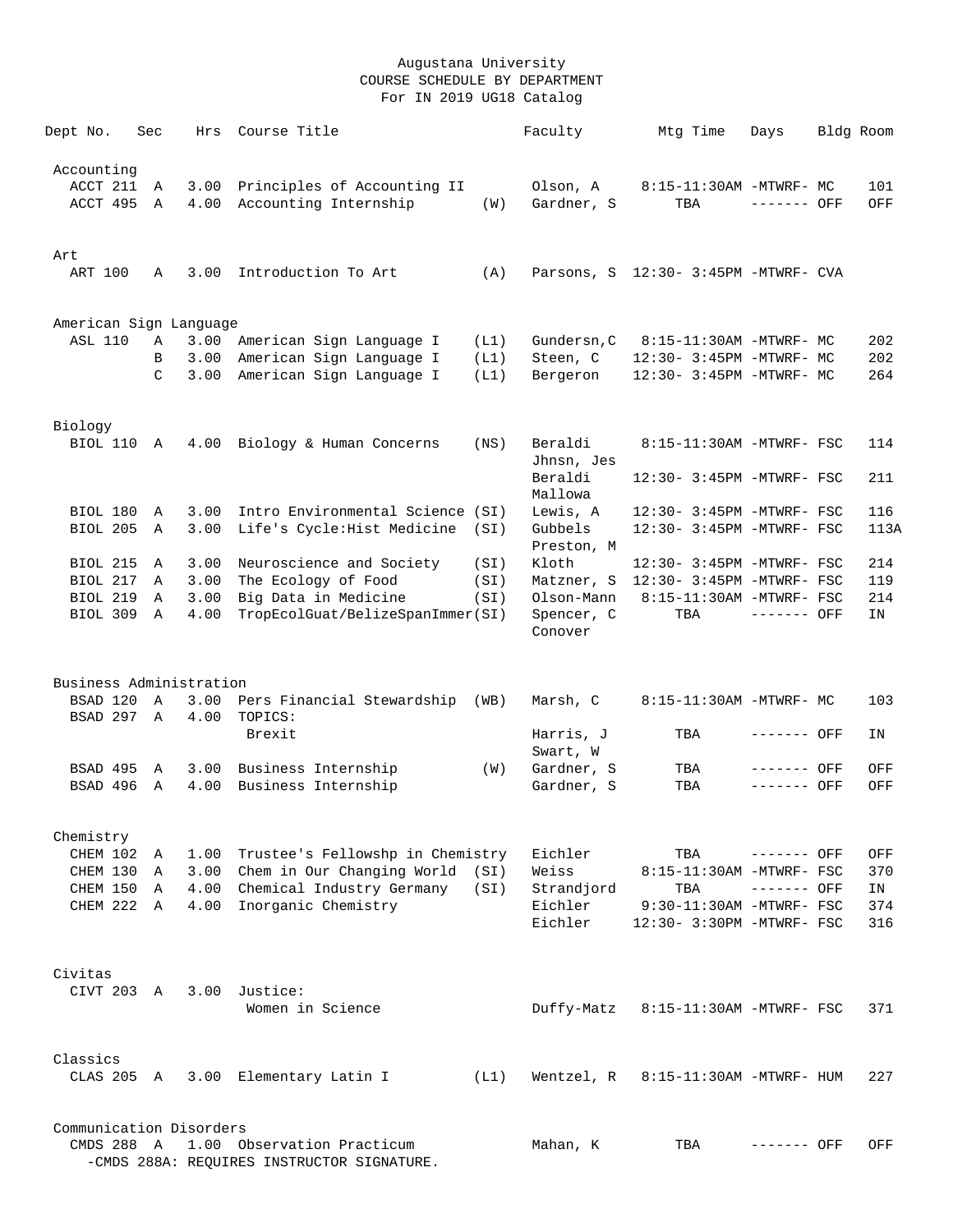| Dept No.   | Sec              |                       | Hrs Course Title                                                                                                       |      | Faculty              | Mtg Time                                             | Days        | Bldg Room |            |
|------------|------------------|-----------------------|------------------------------------------------------------------------------------------------------------------------|------|----------------------|------------------------------------------------------|-------------|-----------|------------|
|            |                  |                       | CMDS 388 A 10.00 Clinical Practicum<br>-CMDS 388A: REQUIRES INSTRUCTOR SIGNATURE.                                      |      | Mahan, K             | TBA                                                  | ------- OFF |           | OFF        |
|            |                  |                       | CMDS 488 A 10.00 Adv Clinical Prct:Comm Disorders                                                                      |      | Mahan, K             | TBA                                                  | ------- OFF |           | OFF        |
|            |                  |                       | -CMDS 488A: REQUIRES INSTRUCTOR SIGNATURE.                                                                             |      |                      |                                                      |             |           |            |
|            |                  | Communication Studies |                                                                                                                        |      |                      |                                                      |             |           |            |
|            | COMM 250 A       |                       | 3.00 Interpersonal Communication (WB)                                                                                  |      | Bart, J              | 8:15-11:30AM -MTWRF- HUM                             |             |           | 331        |
|            | COMM 270 A       |                       | 4.00 Advocacy and Argumentation A2.2                                                                                   |      | Bart, H              | 8:15-11:30AM -MTWRF- HUM                             |             |           | 319        |
|            | Computer Science |                       |                                                                                                                        |      |                      |                                                      |             |           |            |
| COSC 210 A |                  |                       | 4.00 Computer Science I                                                                                                |      | Steinwand            | 12:30- 3:45PM -MTWRF- FSC                            |             |           | 372        |
| COSC 219 A |                  |                       | 3.00 Big Data in Medicine                                                                                              | (SI) | Olson-Mann           | 8:15-11:30AM -MTWRF- FSC                             |             |           | 214        |
| Economics  |                  |                       |                                                                                                                        |      |                      |                                                      |             |           |            |
| ECON 120 A |                  |                       | 3.00 Principles of Economics I                                                                                         | (SS) |                      | Eggleston 12:30- 3:45PM -MTWRF- MC                   |             |           | 153        |
| Education  |                  |                       |                                                                                                                        |      |                      |                                                      |             |           |            |
| EDUC 110 A |                  |                       | 3.00 Found of American Education (SS)                                                                                  |      | Hallenbeck           | 8:15-11:30AM -MTWRF- MC                              |             |           | 253        |
| EDUC 231 A |                  | 3.00                  | Kindergarten Education                                                                                                 |      | Dreke<br>Mediger     | 4:30- 7:30PM -MT-R-- MC                              |             |           | 164        |
| EDUC 345 A |                  |                       | 3.00 Adolescent Development                                                                                            | A1.2 | Kinsinger            | 8:15-11:30AM -MTWRF- MC                              |             |           | 157        |
|            |                  |                       | -EDUC 345A: ADMITTED TEACHER EDUC STUDENTS ONLY. RESTRICTED TO ELED, SEED, EK12 MAJORS WITH<br>SOPH STANDING OR ABOVE. |      |                      |                                                      |             |           |            |
| EDUC 355 A |                  |                       | 3.00 Human Relations in Education                                                                                      |      | Ashworth             | 12:30- 3:45PM -MTWRF- MC                             |             |           | 164        |
| EDUC 370 A |                  |                       | 3.00 Literacy for Engl Lang Learners                                                                                   |      |                      | Sackreiter 12:30- 3:45PM -MTWRF- MC                  |             |           | 220        |
| EDUC 397 A |                  | 3.00                  | TOPICS:<br>Educ Practicum-Norw Visit Stdnts Fiala, R                                                                   |      |                      | TBA                                                  | ------- OFF |           | OFF        |
|            |                  |                       | EDUC 470 A 12.00 Student Teach: All Grades                                                                             |      | Fiala, R             | TBA                                                  | $-----$ OFF |           | OFF        |
|            |                  |                       | -EDUC 470A: SIGNATURE OF FIELD EXPERIENCE COORDINATOR IS REQUIRED.<br>EDUC 472 A 12.00 Student Teach: Elementary       |      |                      |                                                      |             |           |            |
|            |                  |                       | -EDUC 472A: SIGNATURE OF FIELD EXPERIENCE COORDINATOR IS REQUIRED.                                                     |      | Fiala, R             | TBA                                                  | ------- OFF |           | OFF        |
|            |                  |                       | EDUC 473 A 12.00 Student Teach: Kindergarten                                                                           |      | Fiala, R             | TBA                                                  | ------- OFF |           | OFF        |
|            |                  |                       | -EDUC 473A: SIGNATURE OF FIELD EXPERIENCE COORDINATOR IS REOUIRED.                                                     |      |                      |                                                      |             |           |            |
| English    |                  |                       |                                                                                                                        |      |                      |                                                      |             |           |            |
| ENGL 140   | Α                | 3.00                  | Contemporary Film Aesthetics                                                                                           |      |                      | Harris, Mit 12:30- 3:45PM -MTWRF- HUM                |             |           | 123        |
| ENGL 269   | A                | 3.00                  | English Grammar                                                                                                        |      | Nelson, C            | 12:30- 3:45PM -MTWRF- HUM                            |             |           | 102        |
| ENGL 297   | $\overline{A}$   |                       | 3.00 TOPICS:                                                                                                           |      |                      |                                                      |             |           |            |
| ENGL 305 A |                  |                       | Victorian Speculative Fiction<br>3.00 Creative Writing: Poetry                                                         | (W)  | Rives, D<br>Hicks, P | 8:15-11:30AM -MTWRF- HUM<br>8:15-11:30AM -MTWRF- HUM |             |           | 102<br>106 |
|            |                  |                       |                                                                                                                        |      |                      |                                                      |             |           |            |
|            | Exercise Science |                       |                                                                                                                        |      |                      |                                                      |             |           |            |
|            | EXSC 395 A       | 4.00                  | Internship<br>Fitness                                                                                                  |      | Barkley, S           | TBA                                                  | ------- OFF |           | OFF        |
|            |                  |                       |                                                                                                                        |      |                      |                                                      |             |           |            |
| French     |                  |                       |                                                                                                                        |      |                      |                                                      |             |           |            |
| FREN 110 A |                  |                       | 3.00 Intro to French I                                                                                                 | (L1) | Fish                 | 12:30- 3:45PM -MTWRF- HUM                            |             |           | 320        |
|            | General Studies  |                       |                                                                                                                        |      |                      |                                                      |             |           |            |
| GENL 105 A |                  |                       | 3.00 Off Campus Study Programs                                                                                         |      | Iverson              | TBA                                                  | ------- OFF |           | ΙN         |
|            | B                | 3.00                  | AIFS Study Abroad in Salamanca                                                                                         |      | Iverson              | TBA                                                  | ------- OFF |           | ΙN         |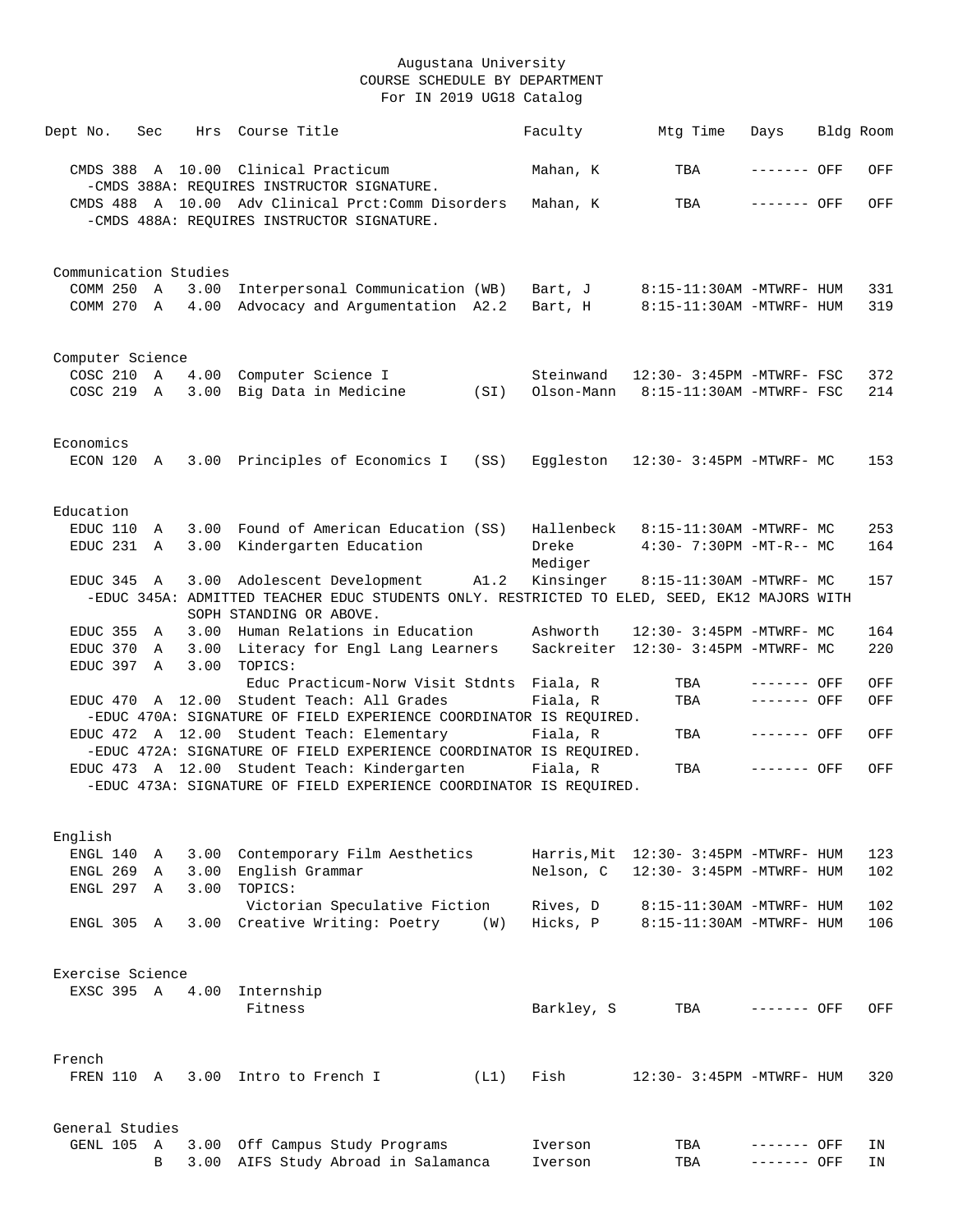| Dept No.                |             | Sec | Hrs          | Course Title                                                          | Faculty                       | Mtg Time                             | Days        | Bldg Room |
|-------------------------|-------------|-----|--------------|-----------------------------------------------------------------------|-------------------------------|--------------------------------------|-------------|-----------|
|                         |             | C   | 3.00         | ISA Valparaiso/Vina del Mar                                           | Iverson                       | TBA                                  | ------- OFF | ΙN        |
|                         |             | D   | 3.00         | UMAIE:MedCrssrdsPeopEnvSic-Rome                                       | Iverson                       | TBA                                  | ------- OFF | ΙN        |
|                         |             | Ε   | 3.00         | AIFS Study Abroad in Rome                                             | Iverson                       | TBA                                  | ------- OFF | ΙN        |
|                         |             | F   | 3.00         | Hananchay Study Abrd in Ecuador                                       | Iverson                       | TBA                                  | ------- OFF | ΙN        |
|                         |             | G   | 3.00         | AIFS Study Abroad Dublin, IRELND                                      | Iverson                       | TBA                                  | ------- OFF | ΙN        |
|                         |             | Н   |              |                                                                       |                               |                                      | ------- OFF |           |
|                         | GENL 105R A |     | 3.00<br>3.00 | CPI Spanish Immersion Costa Rica<br>Off Campus Study Programs<br>(RT) | Iverson                       | TBA                                  |             | ΙN        |
| GENL 134                |             | A   | 3.00         | ChiselGod:HistCultrDivAncGreece<br>Music Ensemble Intl Tour           | Iverson                       | TBA                                  | ------- OFF | ΙN        |
| GENL 197                |             |     | 4.00         | China: Trad & Transformation(NW)<br>TOPICS:                           | Pennington                    | TBA                                  | ------- OFF | ΙN        |
|                         |             | Α   |              | The Greek Connection                                                  | Lima, O                       | TBA                                  | ------- OFF | ΙN        |
|                         |             |     |              |                                                                       | Larson, M                     |                                      |             |           |
| GENL 243                |             | Α   | 3.00         | Global Slavery 10000 BCE-Pr (SS)                                      | Wright, R                     | TBA                                  | ------- OFF | ONLN      |
| GENL 257                |             | Α   | 4.00         | Dharma: Life, Mus, Rel, LitIndia (NW)                                 | Looney, S<br>Twa, L           | TBA                                  | ------- OFF | ΙN        |
| Gender Studies          |             |     |              |                                                                       |                               |                                      |             |           |
|                         | GENS 397 A  |     | 4.00         | TOPICS:                                                               |                               |                                      |             |           |
|                         |             |     |              | Race, Gender, Revolution-Cuba (NW)                                    | Cabrera<br>Cabrera<br>Cabrera | TBA                                  | ------- OFF | ΙN        |
| German                  |             |     |              |                                                                       |                               |                                      |             |           |
| GERM 110                |             | Α   | 3.00         | Intro to German I<br>(L1)                                             | Lhotzky, M                    | 8:15-11:30AM -MTWRF- HUM             |             | 302       |
| GERM 395                |             | Α   | 4.00         | Internship                                                            | Lhotzky, S                    | TBA                                  | ------- OFF | OFF       |
| Government/Intl Affairs |             |     |              |                                                                       |                               |                                      |             |           |
| GOVT 120                |             | Α   | 3.00         | Politics in a Diverse World (NW)                                      | Dndelinger                    | 12:30- 3:45PM -MTWRF- MC             |             | 201       |
|                         | GOVT 297    |     | 3.00         | TOPICS:                                                               |                               |                                      |             |           |
|                         |             | A   |              | Politics/Politicians in Am Film                                       | Wanless, E                    | 8:15-11:30AM -MTWRF- MC              |             | 201       |
|                         |             |     |              |                                                                       |                               |                                      |             |           |
| History                 |             |     |              |                                                                       |                               |                                      |             |           |
| HIST 121                |             | A   | 3.00         | American Exper. Since 1877<br>(US)                                    | Pehl, M                       | TBA                                  | ------- OFF | ONLN      |
| HIST 205                |             | A   |              | 3.00 Life's Cycle: Hist Medicine<br>(SI)                              | Gubbels<br>Preston, M         | $12:30-3:45PM$ -MTWRF- FSC           |             | 113A      |
| HIST 309 A              |             |     |              | 4.00 TropEcolGuat/BelizeSpanImmer(SI)                                 | Spencer, C<br>Conover         | TBA                                  | ------- OFF | ΙN        |
| Health                  |             |     |              |                                                                       |                               |                                      |             |           |
| HLTH 216                |             | A   | 2.00         | Stress Management<br>(WB2)                                            |                               | VanLaecken 12:30- 2:30PM -MTWRF- FSC |             | 113B      |
| HLTH 222                |             | A   | 3.00         | Nutrition<br>(WB)                                                     | Barkley, S                    | 8:15-11:30AM -MTWRF- FSC             |             | 376       |
|                         |             |     |              |                                                                       |                               |                                      |             |           |
| HLTH 242 A              |             |     | 2.00         | Personal Health<br>(WB2)                                              | VanLaecken                    | $9:00-11:00$ AM -MTWRF- FSC          |             | 113B      |
| Sign Lang. Interpreting |             |     |              |                                                                       |                               |                                      |             |           |
|                         | INTR 360 A  |     |              | 3.00 Cur Trend Interpreter Assessment                                 | Dyce, M                       | 8:15-11:30AM -MTWRF- MC              |             | 164       |
| Mathematics             |             |     |              |                                                                       |                               |                                      |             |           |
|                         | MATH 140 A  |     | 3.00         | Quantitative Reasoning<br>(MT)                                        | Gregg, M                      | 12:30- 3:45PM -MTWRF- FSC            |             | 376       |
| MATH 335                |             | Α   | 3.00         | Modern Geometry                                                       | Erickson, L                   | 8:15-11:30AM -MTWRF- FSC             |             | 373       |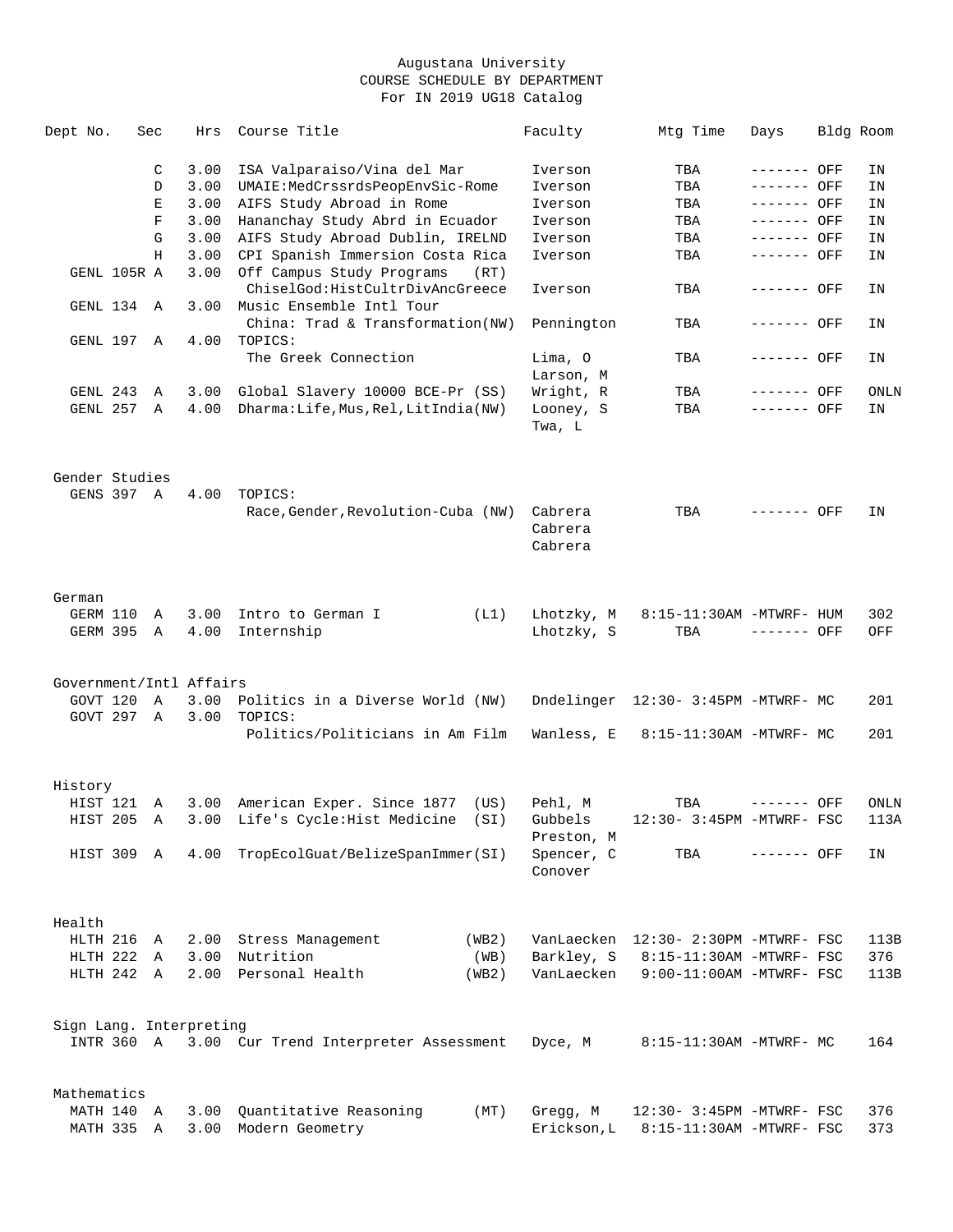| Dept No.                 | Sec | Hrs     | Course Title      |                                                                                                  |       | Faculty        | Mtg Time                              | Days         | Bldg Room |     |
|--------------------------|-----|---------|-------------------|--------------------------------------------------------------------------------------------------|-------|----------------|---------------------------------------|--------------|-----------|-----|
|                          |     |         |                   |                                                                                                  |       |                |                                       |              |           |     |
| Modern Foreign Languages |     |         |                   |                                                                                                  |       |                |                                       |              |           |     |
| MDFL 397 A               |     |         |                   | 4.00 TOPICS in MFL (non lit):                                                                    |       |                |                                       |              |           |     |
|                          |     |         |                   | Race, Gender, Revolution-Cuba (NW)                                                               |       | Cabrera        | TBA                                   | ------- OFF  |           | IN  |
|                          |     |         |                   |                                                                                                  |       | Cabrera        |                                       |              |           |     |
|                          |     |         |                   |                                                                                                  |       | Cabrera        |                                       |              |           |     |
|                          |     |         |                   |                                                                                                  |       |                |                                       |              |           |     |
|                          |     |         |                   |                                                                                                  |       |                |                                       |              |           |     |
| Media Studies            |     |         |                   |                                                                                                  |       |                |                                       |              |           |     |
| MDST 395 A               |     |         | 4.00 Internship   |                                                                                                  |       | Nitz, M        | TBA                                   | ------- OFF  |           | OFF |
|                          |     |         |                   |                                                                                                  |       |                |                                       |              |           |     |
|                          |     |         |                   |                                                                                                  |       |                |                                       |              |           |     |
| Music                    |     |         |                   |                                                                                                  |       |                |                                       |              |           |     |
| MUSI 095                 | E   |         |                   | 1.00 Music Ensemble:                                                                             | A3.5B |                |                                       |              |           |     |
|                          |     |         |                   | Augustana Concert Band                                                                           |       | Unger          | TBA                                   | $------$ HUM |           |     |
|                          | L   | 1.00    |                   | Aug Orchestra (Woods, Winds, Perc)                                                               |       | Folliard       | $4:00-5:20PM$ --TWR-- HUM             |              |           | 168 |
| MUSI 118                 | A   |         |                   | 3.00 Blues, Jazz, and Rock (US)                                                                  |       |                | Petersen, L 12:30- 3:45PM -MTWRF- HUM |              |           | 331 |
|                          |     |         |                   |                                                                                                  |       |                |                                       |              |           |     |
|                          |     |         |                   |                                                                                                  |       |                |                                       |              |           |     |
| Nursing                  |     |         |                   |                                                                                                  |       |                |                                       |              |           |     |
| <b>NURS 200</b>          | A   |         |                   | 3.00 Intro to Professional Nursing                                                               |       | Nelson,Mry     | 8:15-11:30AM -MTWRF- FSC              |              |           | 270 |
| NURS 352 A               |     |         |                   | 3.00 Child Health Nursing                                                                        |       | Barthle        | 8:00- 5:00PM -M--RF- FSC              |              |           | 268 |
| NURS 352X XA             |     |         |                   | 0.00 Child Health Nursing Clinical                                                               |       | Callies        | TBA                                   | ------- OFF  |           | OFF |
|                          |     |         |                   |                                                                                                  |       | Bresee, J      |                                       |              |           |     |
|                          | XВ  |         |                   | 0.00 Child Health Nursing Clinical                                                               |       | Mages          | TBA                                   | ------- OFF  |           | OFF |
|                          |     |         |                   |                                                                                                  |       | Mathiesen      |                                       |              |           |     |
|                          | XC  | 0.00    |                   | Child Health Nursing Clinical                                                                    |       | Bachtell, A    | TBA                                   | ------- OFF  |           | OFF |
|                          |     |         |                   |                                                                                                  |       | Klemme         |                                       |              |           |     |
|                          |     |         |                   |                                                                                                  |       |                |                                       |              |           |     |
| NURS 451 A               |     |         |                   | 3.00 Leadership in Prof Nursing<br>-NURS 451: WILL HAVE 2-3 FACE TO FACE MEETINGS.               |       | Serfling       | TBA                                   | ------- OFF  |           | OFF |
|                          |     |         |                   |                                                                                                  |       |                |                                       |              |           |     |
|                          | B   |         | 3.00 Ecuador      |                                                                                                  |       | Waltman, P     | TBA                                   | ------- OFF  |           | ΙN  |
|                          |     |         |                   | -NURS 451: WILL HAVE 2-3 FACE TO FACE MEETINGS.                                                  |       |                |                                       |              |           |     |
|                          | C   |         | 3.00 Norway       |                                                                                                  |       | Abbott, K      | TBA                                   | ------- OFF  |           | ΙN  |
|                          |     |         |                   | -NURS 451: WILL HAVE 2-3 FACE TO FACE MEETINGS.                                                  |       |                |                                       |              |           |     |
|                          | D   |         | 3.00 Eagle Butte  |                                                                                                  |       | Abbott, K      | TBA                                   | ------- OFF  |           | ΙN  |
|                          |     |         |                   | -NURS 451: WILL HAVE 2-3 FACE TO FACE MEETINGS.                                                  |       |                |                                       |              |           |     |
|                          |     |         |                   |                                                                                                  |       |                |                                       |              |           |     |
|                          |     |         |                   |                                                                                                  |       |                |                                       |              |           |     |
| Physical Education       |     |         |                   |                                                                                                  |       |                |                                       |              |           |     |
|                          |     |         |                   | PE 103 A 1.00 Boot Camp Fitness                                                                  |       | (WB1) Binstock | 12:30- 1:20PM -MTWR-- ELMN 105        |              |           |     |
| PE 105                   | Α   |         |                   | 1.00 Downhill Skiing                                                                             | (WB1) |                |                                       |              |           |     |
|                          |     |         |                   | (Includes lifts and lessons)                                                                     |       | Barkus, B      | $6:00-9:00PM -T-R--OFF$               |              |           | OFF |
|                          |     |         |                   | -PE 105A: SPECIAL FEE: \$120 FOR LIFT AND LESSONS. MEETS AT GREAT BEAR SKI RESORT.               |       |                |                                       |              |           |     |
|                          | AP  | 1.00    |                   | (Includes lessons only)                                                                          |       | Barkus, B      | $6:00 - 9:00PM -T-R--$ OFF            |              |           | OFF |
|                          |     |         |                   | -PE 105 AP: SPECIAL FEE: \$80 FOR LESSONS. MEETS AT GREAT BEAR SKI RESORT.                       |       |                |                                       |              |           |     |
|                          | AR  |         |                   | 1.00 (Includes lifts, lessons, equip)                                                            |       | Barkus, B      | $6:00-9:00PM -T-R--OFF$               |              |           | OFF |
|                          |     |         |                   | -PE 105AR: SPECIAL FEE: \$160 FOR LIFTS, LESSONS, AND EQUIPMENT. MEETS AT GREAT BEAR SKI RESORT. |       |                |                                       |              |           |     |
| PE 106                   | Α   |         | 1.00 Snowboarding |                                                                                                  | (WB1) |                |                                       |              |           |     |
|                          |     |         |                   | (Includes lifts and lessons)                                                                     |       | Barkus, B      | $6:00 - 9:00PM -T-R--$ OFF            |              |           | OFF |
|                          |     |         |                   | -PE 106A: SPECIAL FEE: \$120 FOR LIFTS AND LESSONS. MEETS AT GREAT BEAR SKI RESORT.              |       |                |                                       |              |           |     |
|                          |     | AP 1.00 |                   | (Includes lessons only)                                                                          |       | Barkus, B      | 6:00- 9:00PM --T-R-- OFF              |              |           | OFF |
|                          |     |         |                   | -PE 106AP: SPECIAL FEE: \$80 FOR LESSONS. MEETS AT GREAT BEAR SKI RESORT.                        |       |                |                                       |              |           |     |
|                          | AR  | 1.00    |                   | (Includes lifts, lessons, equip)                                                                 |       | Barkus, B      | 6:00- 9:00PM --T-R-- OFF              |              |           | OFF |
|                          |     |         |                   | -PE 106AR: SPECIAL FEE: \$160 FOR LIFTS, LESSONS AND EQUIPMENT. MEETS AT GREAT BEAR SKI RESORT.  |       |                |                                       |              |           |     |
| PE 111                   | Α   | 1.00    |                   | Handball/Fitness                                                                                 | (WB1) | Gross, W       | $11:00-12:15PM -MTWR-- ELMN$          |              |           | 135 |
| PE 115                   | Α   | 1.00    |                   | Physical Conditioning                                                                            | (WB1) | Nissen         | $9:30-10:20AM - MTWR-- ELMN$          |              |           | 105 |
|                          | В   | 1.00    |                   | Physical Conditioning                                                                            | (WB1) | Spader         | 11:30-12:30PM -MTWR-- ELMN            |              |           | 105 |
| PE 199                   | Α   | 1.00    |                   | Independent Study                                                                                |       |                |                                       |              |           |     |
|                          |     |         |                   | Independent Fitness                                                                              |       | Barkley, S     | TBA                                   | ------- OFF  |           | OFF |
| PE 215                   | Α   | 3.00    |                   | Sport in Society                                                                                 |       | Barkus, B      | 8:00-12:00PM -MTWRF- ELMN             |              |           | 241 |
|                          |     |         |                   |                                                                                                  |       |                |                                       |              |           |     |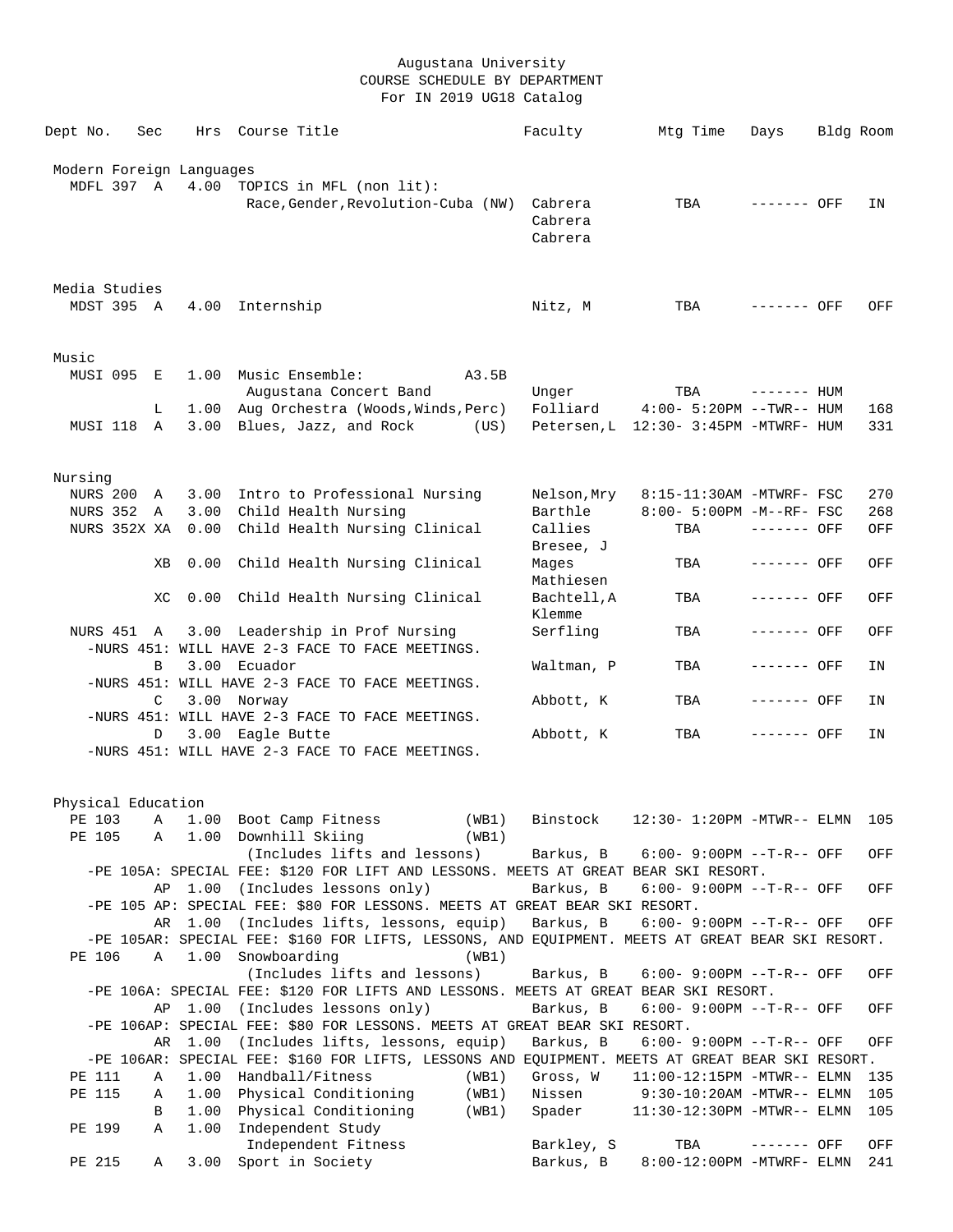| Dept No.                    | Sec               | Hrs          | Course Title                                              |      | Faculty                       | Mtg Time                              | Days                       | Bldg Room  |
|-----------------------------|-------------------|--------------|-----------------------------------------------------------|------|-------------------------------|---------------------------------------|----------------------------|------------|
| PE 225                      | Α                 | 2.00         | Psychology of Coaching                                    |      | Bourk                         | 12:30- 2:30PM -MTWRF- ELMN            |                            | 241        |
| PE 231<br>PE 395            | Α<br>Α            | 2.00<br>4.00 | Theory of Coaching Volleyball<br>Internship<br>Coaching   |      | Jacobs,Jen<br>Staff           | 1:30- 3:30PM -MTWR-- ELMN<br>TBA      | ------- OFF                | 230<br>OFF |
|                             | В                 | 4.00         | Sport Management I                                        |      | Pierson, D                    | TBA                                   | ------- OFF                | OFF        |
| PE 495                      | Α                 | 4.00         | Internship                                                |      |                               |                                       |                            |            |
|                             | B                 | 4.00         | Sport Management II<br>Sport Management II                |      | Pierson, D<br>Gardner, S      | TBA<br>TBA                            | ------- OFF<br>$-----$ OFF | OFF<br>OFF |
|                             |                   |              |                                                           |      |                               |                                       |                            |            |
| Philosophy<br>PHIL 210      | Α                 | 3.00         | Ethical Perspectives                                      | (RT) | Minister                      | 8:15-11:30AM -MTWRF- HUM              |                            | 301        |
|                             |                   |              |                                                           |      |                               |                                       |                            |            |
| Physics                     |                   |              |                                                           |      |                               |                                       |                            |            |
| PHYS 141                    | A                 | 3.00         | Small Intro to Big Science (SI)                           |      | Alton<br>Engebretsn           | 8:15-11:30AM -MTWRF- FSC              |                            | 113A       |
| PHYS 363                    | A                 | 4.00         | Optics                                                    |      | Wells, E                      | 8:15-11:30AM -MTWRF- FSC              |                            | 116        |
|                             |                   |              |                                                           |      | Wells, E                      | 12:30- 3:45PM -MTWRF- FSC             |                            | 351        |
| Psychology                  |                   |              |                                                           |      |                               |                                       |                            |            |
| <b>PSYC 115</b><br>PSYC 197 | Α<br>$\mathbb{A}$ | 3.00<br>4.00 | General Psychology<br>TOPICS:                             | (SS) | Zell, A                       | 8:15-11:30AM -MTWRF- MC               |                            | 257        |
|                             |                   |              | The Greek Connection                                      |      | Lima, O<br>Larson, M          | TBA                                   | ------- OFF                | ΙN         |
| <b>PSYC 210</b>             | A                 | 3.00         | Life-Span Human Development (WB)                          |      | Andal                         | 8:15-11:30AM -MTWRF- MC               |                            | 264        |
| PSYC 332                    | Α                 | 4.00         | Psyc Measurement & Diagnosis                              |      | Trainor                       | 8:15-11:30AM -MTWRF- MC               |                            | 255        |
| PSYC 345                    | A                 | 3.00         | Sensation and Perception                                  |      |                               | Babcock, E 12:30- 3:45PM -MTWRF- MC   |                            | 101        |
| Religion                    |                   |              |                                                           |      |                               |                                       |                            |            |
| RELI 110                    | Α                 | 3.00         | Exploring Christian Faith                                 | (CT) |                               | Pederson, A 12:30- 3:45PM -MTWRF- HUM |                            | 201        |
|                             | В                 | 3.00         | Exploring Christian Faith                                 | (CT) | Haar, M                       | 8:15-11:30AM -MTWRF- HUM              |                            | 202        |
|                             | $\mathcal{C}$     | 3.00         | Exploring Christian Faith                                 | (CT) | Swanstrom                     | 8:15-11:30AM -MTWRF- HUM              |                            | 226        |
| RELI 210                    | Α                 | 3.00         | Ethical Perspectives                                      | (RT) | Minister                      | 8:15-11:30AM -MTWRF- HUM              |                            | 301        |
| RELI 211                    | Α                 | 3.00         | The Bible & Detective Story (RT)                          |      | Bowman, R                     | 12:30- 3:45PM -MTWRF- HUM             |                            | 226        |
| RELI <sub>229</sub>         | $\mathbb{A}$      | 3.00         | Reading for Meaning/Truth:                                | (RT) | Swanson, R                    | 8:15-11:30AM -MTWRF- HUM              |                            | 201        |
|                             |                   |              | Hermes, God of Thieves & Interp                           |      |                               |                                       |                            |            |
| Sociology                   |                   |              |                                                           |      |                               |                                       |                            |            |
| SOCI 110                    | Α                 | 3.00         | Contemporary Society                                      | (SS) | Bunger                        | 12:30- 3:45PM -MTWRF- MC              |                            | 257        |
| Spanish                     |                   |              |                                                           |      |                               |                                       |                            |            |
| SPAN 240                    | Α                 | 4.00         | Arab/Jew Influ-Span/Morocco (NW)                          |      | Ogdie                         | TBA                                   | ------- OFF                | ΙN         |
| SPAN 396                    | Α                 | 3.00         | Topics in Hispanic Lit:<br>Contemp Ctrl Amer Narr Fiction | (LT) | Patteson                      | 8:15-11:30AM -MTWRF- HUM              |                            | 325        |
| SPAN 397                    | Α                 | 4.00         | Topics in Hispanic Civ & Culture                          |      |                               |                                       |                            |            |
|                             |                   |              | Race, Gender, Revolution-Cuba (NW)                        |      | Cabrera<br>Cabrera<br>Cabrera | TBA                                   | ------- OFF                | ΙN         |
| Special Education           |                   |              |                                                           |      |                               |                                       |                            |            |
| SPED 280                    | Α                 | 3.00         | Practicum: Chd & Yth with Disabil                         |      | Powers                        | TBA                                   | ------- OFF                | OFF        |
|                             | В                 | 3.00         | Norway                                                    |      | Johnson, M                    | TBA                                   | ------- OFF                | ΙN         |